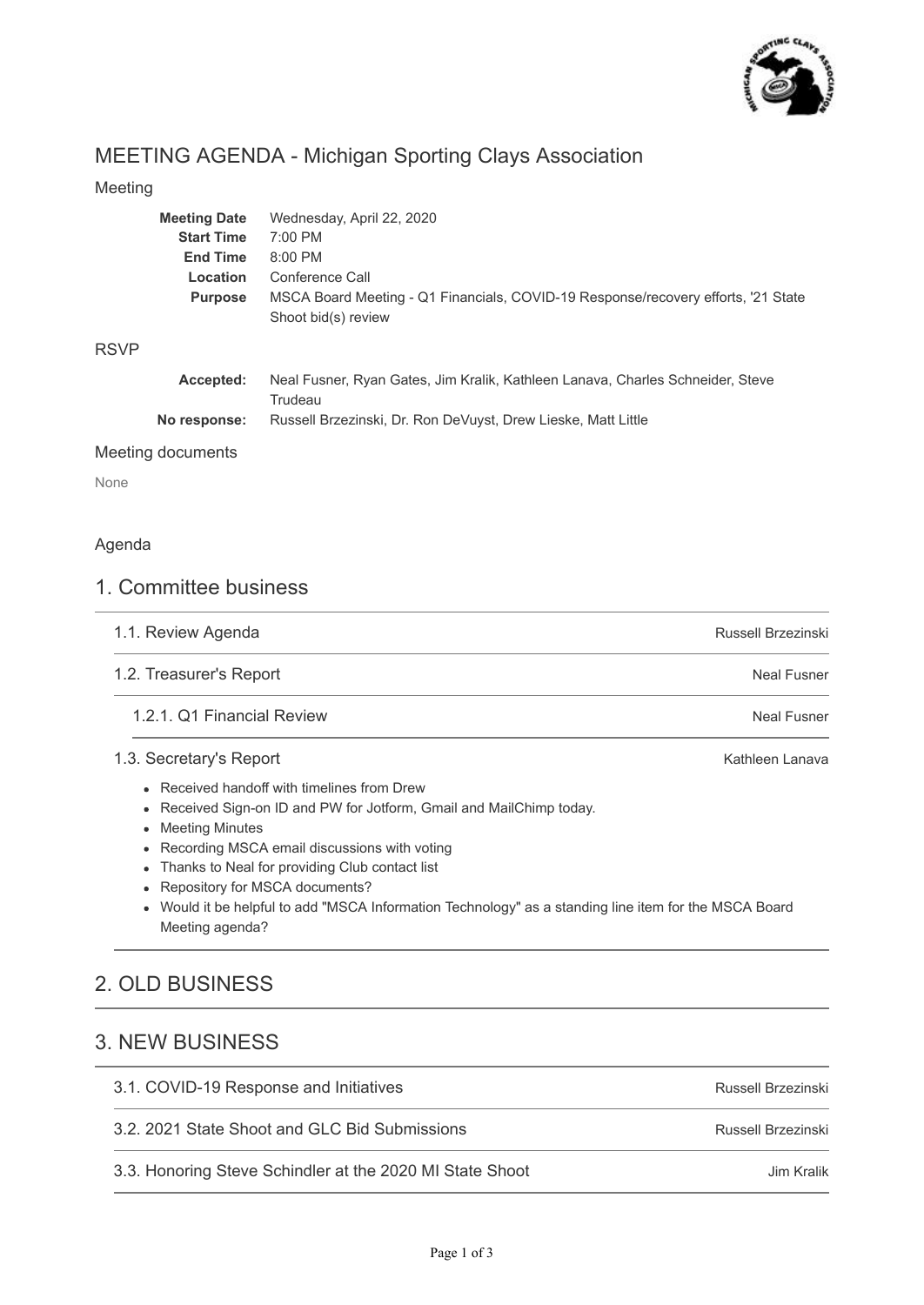

#### 3.4. 2020 All-State Awards

- \$700 budget
- 18 awardees

Open Matt Houtteman

Open Leslie Housler

Open Billy Henson Jr

Open Fred Kaschak

Open Ron Goovert

Lady Amber Brown

Sub Junior Kyle Blashill

Junior Michael M Newman

Veteran Stephen Trudeau

Super Veteran Michael A Oakley

Senior Super Vet. Arthur Goudie

Master Class David C Coates

AA Class Noah Roth

A Class Mary Jo Birka

B Class Jason Binando

C Class Anthony Lamacchia

D Class Kevin A Ford

E Class Preston Lanehart

#### Past awards  $\bullet$

- 2019 Bronze clay target
- 2018 Wooden clay target (Jim White Creations, Georgia)
- 2017 Belt Buckles
- 2016 Belt Buckles

#### 3.5. State Championship and GLC Trophy Residence

Kathleen Lanava

Where do these trophies reside? Do they rotate with hosting clubs?

- State shoot, at the club which hosted the State Shoot, then move trophy to new hosting club day of shoot?
	- GLC, at the club which hosted the GLC, then move trophy to new hosting club day of shoot?
- Ryan will add Matt Topor to the State Championship trophy

(Spirit of Livingston on Grand River & M-59, \$5/tag, 1 wk turnaround)

• Ryan will update GLC trophy, is currently dated to 2014

#### 3.6. Suggestion for MSCA to Recognize Greg Larsen (All-American Teams)

Kathleen Lanava

- 2020 Krieghoff All-American Team, Senior Super Veteran
- 2020 Perazzi 12 Gauge All-American, Second Team, Sr. Super Veteran